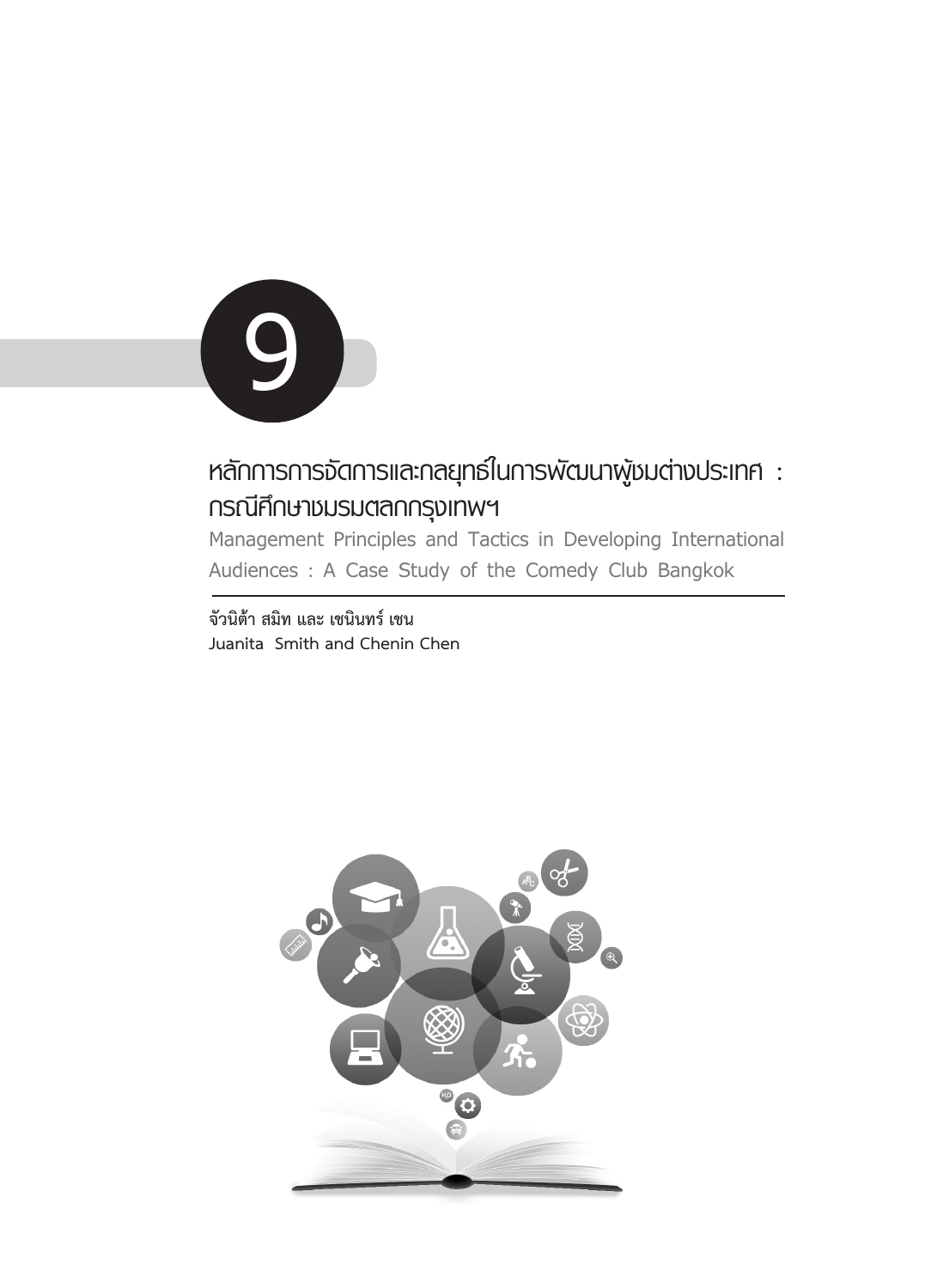



# **หลักการการจัดการและกลยุทธ์ในการพัฒนาผู้ชมต่างประเทศ : กรณีศึกษาชมรมตลกกรุงเทพฯ**

**Management Principles and Tactics in Developing International Audiences : A Case Study of the Comedy Club Bangkok**

*Received : April 2, 2019 Revised : June 12, 2019 Accepted : June 21, 2019*

จัวนิต้า สมิท<sup>1</sup> และ เชนินทร์ เชน $^{\mathsf{2}}$ **Juanita Smith and Chenin Chen**

## **บทคัดย่อ**

บทความนี้ส�ำรวจหลักการการจัดการที่อยู่เบื้องหลังการตัดสินใจและเชิงกลยุทธ์ที่ใช้ในการพัฒนาผู้ชมต่างประเทศที่ชมรม ตลกกรุงเทพฯ การสังเกตบทบาทของนักแสดงตลกที่เล่นในสังคมในการวิจารณ์สังคม การเปลี่ยนแปลง และสะท้อนให้เห็นถึง คุณค่าและจุดของความขัดแย้งของการมีส่วนร่วมในหมู่ผู้ชมตลก เป็นตัวบ่งชี้ที่ไม่ใช่แค่สังคม บรรทัดฐานในสังคม แต่สามารถ นำไปใช้กับศิลปะการแสดงให้สังคมมองเห็นภาพรวม ด้วยจำนวนที่เพิ่มขึ้นของชุมชนนานาชาติในโลกยุคโลกาภิวัตน์ วิธีที่ ผู้จัดการศิลปะใช้หลักการและทฤษฎีในการมีส่วนร่วมหลากหลายประเภท ซึ่งประกอบด้วย ผู้ชมนานาชาติของการแสดงตลก สามารถให้ข้อมูลเชิงลึกเกี่ยวกับการจัดการความต้องเนื้อหาและแรงจูงใจในการเข้าร่วมศิลปะ การอยู่รอดของศิลปะการแสดง สดในโลกดิจิทัล การสังเกตสมาคมตลกกรุงเทพฯ เป็นกรณีศึกษา การวิจัยเชิงคุณภาพและเชิงปริมาณในช่วงระยะเวลา 3 เดือน สรุปผลการวิจัยที่พิสูจน์หลักการการจัดการ โดยมีศูนย์กลางที่ความสามัคคีของชุมชน การตระหนักรู้ทางวัฒนธรรมของชุมชน แต่ละแห่งในกลุ่มผู้ชมและผู้สนับสนุนศิลปะ และการศึกษาผ่านการประชุมเชิงปฏิบัติการของชุมชน ท�ำให้ชุมชนที่ผู้คนแสวงหา ความสนใจร่วมกันในเรื่องตลกที่ปรับปรุงการเข้าร่วมประชุมของผู้ชมต่างประเทศ แนวโน้มในการพัฒนาผู้ชมในสถานที่เล็ก ๆ นี้สามารถคาดการณ์ถึงทฤษฎีที่มีประสิทธิภาพสำหรับองค์กรที่คล้ายกันที่มีองค์ประกอบผู้ชมที่หลากหลายในเมืองใกล้เคียงที่ ต้องการเติบโตและรักษาผู้ชมเข้างานแสดงสด

**ค�ำส�ำคัญ :** การพัฒนาผู้ชม; การมีส่วนร่วมของผู้ชม; การชื่นชมศิลปะ

## **Abstract**

This paper explores the management principles behind decision making and strategic tactics used in developing international audiences at The Comedy Club Bangkok. Noting the role that comedy plays in society, facilitating social commentary, change and reflecting the values and points of controversy of the moment – participation among comedy audiences is an indicator not just of social normative in a society

 $^2$ วิทยาลัยนานาชาติมหาวิทยาลัยเกริก 3 ถนนรามอินทรา ซอย1 แขวงอนุสาวรีย์ เขตบางเขน กรุงเทพฯ โทรฯ : 02-5523500-9 E-mail : chenin@email.krirk.ac.th

**9**

<sup>1</sup>Graduate School, Chulalongkorn University 254 Phayathai Road, Pathumwan, Bangkok 10330 E-mail : jms81587@gmail.com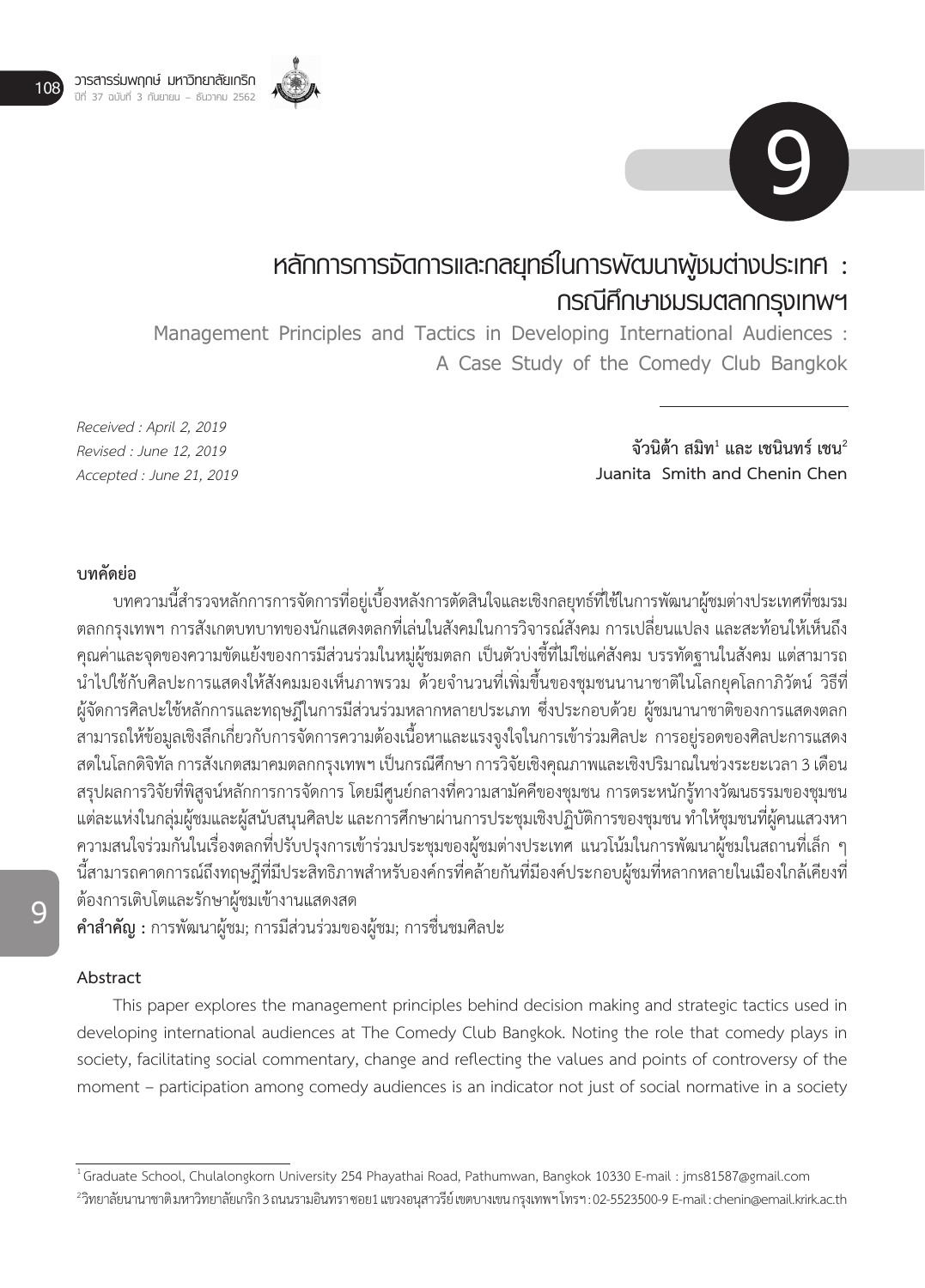but can be applied to how the performing arts as a whole is viewed by a society. Given the increasing number of international communities in a globalized world, how arts managers apply principles and theory to engaging the wide variety types that comprise international audiences of comedy can give insight into management practices, content demand and performing arts attendance motivations and patterns – crucial to the survival of live performing arts in a digitized world. Observing the Comedy Club Bangkok as a case study, research over a three month period outlined findings that proved management principles centering on community unity, cultural awareness of individual communities in the audiences and arts advocacy through frequent contact, representation of cultural groups on stage and education via community workshops provided the community that people sought around a shared interest in comedy that improved international audience attendance. Trends in audience development in this small venue can be extrapolated to theorize effective tactics for similar organizations with diverse audience compositions in comparable cities also looking to grow and sustain audience attendance for live performances.

**Keywords :** Audience development; Audience engagement; Arts appreciation

#### **Introduction & Literature Review**

In our world full of injustice, hunger and cruelty; laughter is the balm that therapeutically relieves tension, reveals new points of view and shines healing hope on bleak situations. Comedy allows catharsis – a great value to society and individuals alike – yet comedy is ever precarious in its place in our society. At the heart of the ambivalence is comedy's subjectivity; one man's joke is another man's fighting words or, worse, deep confusion. Perhaps its comedy's flirtation with tension building – topics of controversy are often at the heart of comedy and comedians often edge perilously close to saying the point of controversy before backing away leaving audiences with the relieve and surprise of something safer or unexpected as the punchline. Who or what will be deemed funny wholly depends on issues of culture, point of view, gender, financial status, sensitivity among myriads of others and varies person to person. Understanding the place of arts as a whole in society is just as valuable, controversial and necessary today as it was centuries ago. It's well known that the performing arts, not only takes the "temperature of a society" sussing out the norms and expected behavior, but pushes boundaries and challenges ideas and institutions by acting in unpredictable ways – comedy in particular. Managing art forms that provide much needed lubricant for social change, tension relief and exposure to new ideas is vital for the continued health of blended communities in increasingly international cities around the world. Successfully providing artistic outlets for the growing number of people living in foreign lands and reflecting the human condition is a significant challenge but a primary function of art. Successful management tactics based on sound principles can help people around the world not only find a voice to express their experiences but might just help them celebrate their victories and process the many challenges of being an international citizen in a globalized world.

## **International Audiences of Bangkok**

Rapidly growing in seemingly all industries, Bangkok, is a blend of old and new, east meets west, tradition meets modernity with all the scars and innovation to prove it. In less than 20 years, Bangkok has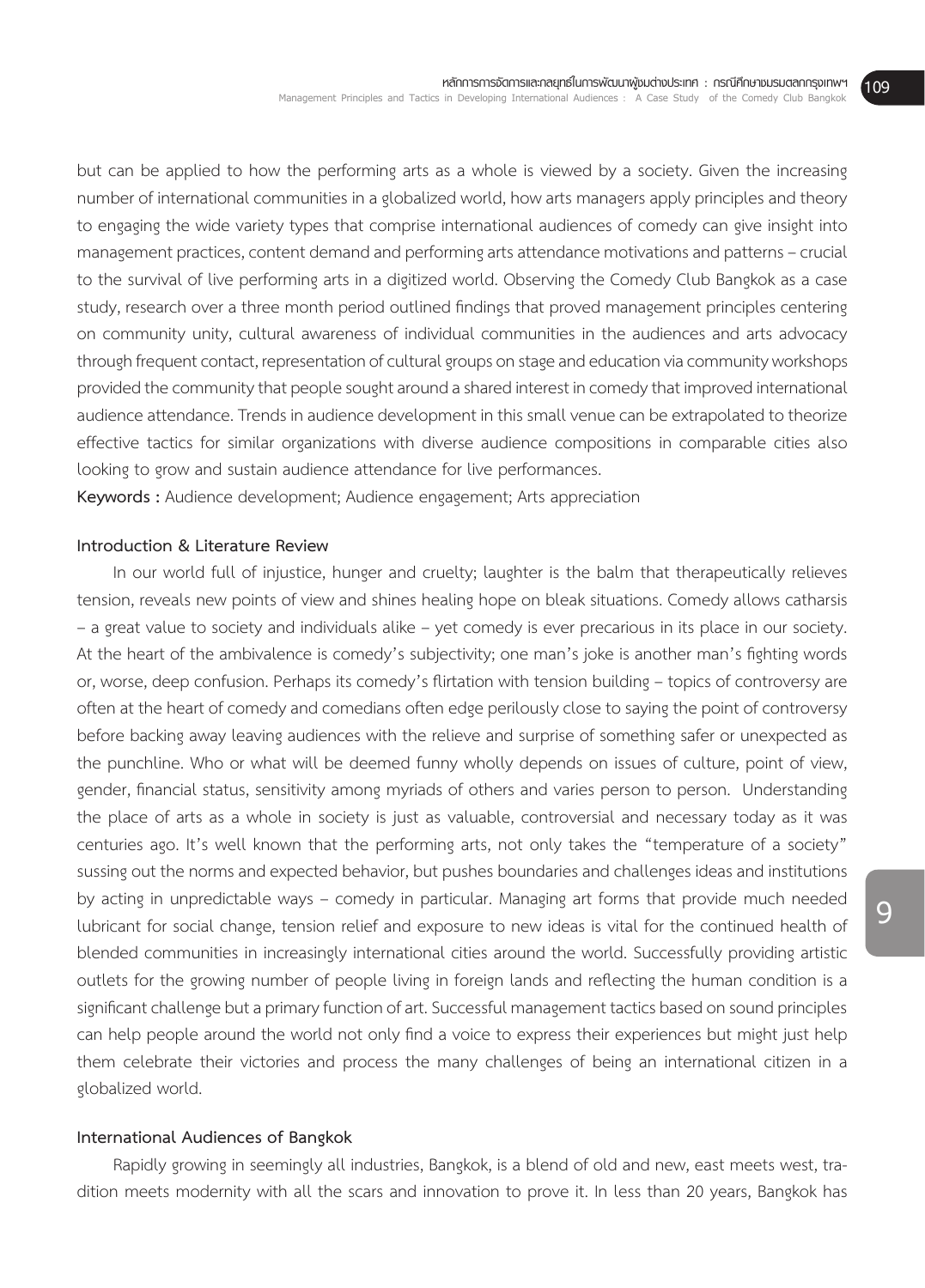

nearly doubled its population numbers – growing from 6.3 million in 2000 to 10.1 million in 2018. Economic and career opportunities central to the growth, an immense number (approximately 7% of the population living in Bangkok today was born outside the country) of permanent and semi-permanent international citizens have begun to integrate into the culture and space of Bangkok – and that's to say nothing of the high tourism rate the city enjoys (World Population, 2018). There is also the growing population of Thai citizens that are increasingly educated with international standards/abroad as the upturn in economic opportunities and international business has brought more opportunities and interaction with surrounding countries. Western culture in Bangkok in all genres from music to books makes the demand for live, Englishspeaking entertainment a small leap to make among all nationalities in Bangkok. The growing Englishspeaking international audiences reflect the ever-changing face of Bangkok society that is emerging as a result of a myriad reasons. The expanding international audiences – audience reflecting, the societal demographics are the target audience for many institutions in Bangkok. Understanding how these growing international members of the community are consuming and responding to the arts is a of valuable insight not only to the current city conditions but to how it will grow. International audiences have special needs and function differently than homogeneous communities. Given that there are many cultural normative forms, points of reference, religious and educational backgrounds, creating comedic content that drives attendance and appeals to the many people who make up an international audience – locals, migrants, expats, business people, tourists - is massive undertaking for artists and arts managers and requires clear principles and strategic tactics for connecting with these audiences to develop patronage. Testing theory and action, international audiences encourage best practices and innovation in audience development management (Hattingh, 2018).

## **Audience Development Principles and Tactics**

"Audience development is a strategic, dynamic and interactive process of making the arts accessible. It aims to engage individuals and communities in experiencing, enjoying, participating in and valuing the arts through various means including arts marketing."

The Australia Council : Australia Street Company (NSW) 2007

Management of the performing arts is still a burgeoning field being defined as recently as a decade ago. Long perpetuated as a labor of love for the creative, a career in the arts is still viewed by many with an air of mysticism and superstition as to what makes a success. Modern business practices and scientific reasoning have only recently been applied to the management of venues with newer still attention being paid to audience behavior. The newness of audience development and audience engagement – theatrical and performance management as business strategy and not happenstance, means that there are many definitions in play when looking at management principles – debate still reigns over what exactly audience development is among researchers and how and if it is different from audience engagement. (Hansen, 2014) These terms must have consistency across the industry but individual institutions must also be able to maintain agency over the specifics for their organizations. Audience development's current description is broad beyond usefulness with some arts managers registering and measuring every interaction current and potential audiences may have with a brand or institution (Harlow, 2014). Expanding audience development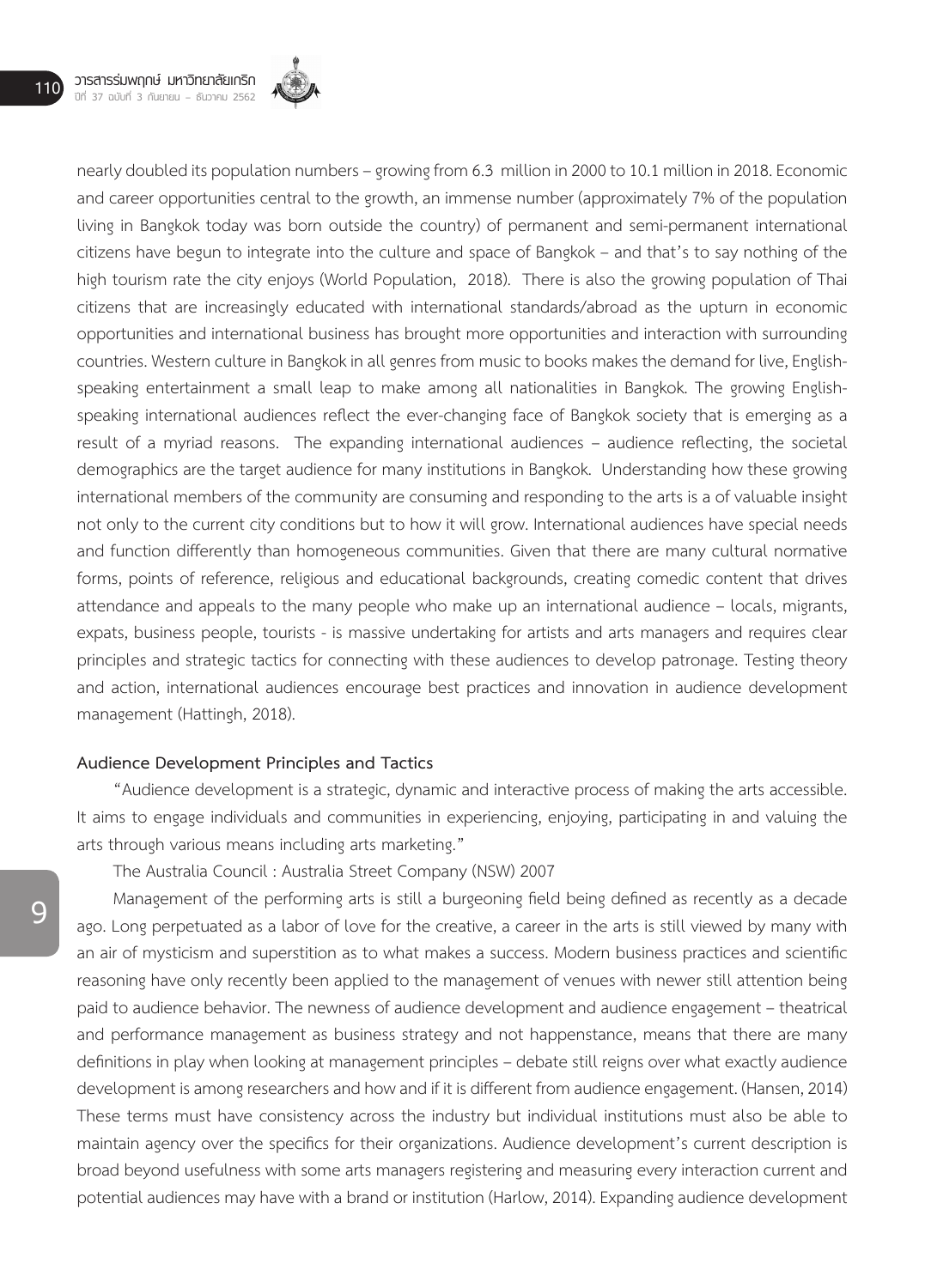and/or audience engagement into this realm is too labor intensive for this study when one considers that the two proportionally impact each other no matter how they are defined. Working with the knowledge of the field, this paper defines the terms as such:

• audience development is identified as a separate entity from audience engagement and focuses on largely pre-performance marketing, communications and advertising plans used in the effort to build audience attendance numbers and sustain them. Audience engagement is characteristically defined by receiving audience member feedback during and post -performance, actions of hospitality, education and accommodation that support continued patronage of audience members. Working with these differentiations, audience development is clearly tied to ideological principles and strategic planning based on foundational knowledge,

• whereas audience engagement is more categorized with more tactical – actionable operational activities and functions to further stimulate and satisfy audience members. With these distinctions defined, applications can be made along with methods and strategies for using both in the managerial principles and tactics to build audiences.

Focusing on successful principles and tactics in the field of audience development is the first step in building this growing managerial field in the performing arts. Establishing best practices as they produce successful outcomes is the vanguard movement in moving away from traditional arts superstitions and towards established management practices, industry analysis (and greater social analysis) and standard setting. It is also a step forward in understanding audience behaviors, societal behaviors on the whole and the problems the arts industry in all manifestations faces with its business model and declining support from the public in areas of governmental funding, categorization as non-essential education and low attendance - general poor public perception at its core. Combatting these perceptions and revitalizing business models in the realm of audience development center on successes from a variety of performing arts and cultural arts institutions. Museums have largely paved the way for audience development with multi-institutional collaborations working together to form networks that share information on visitor trends and behavior cross-regions. An example of this is can be seen in the Arts Council of Australia's annual meeting in Western Sydney. This consortium of cultural institutions gatherings on audience development – focusing on diversity has helped its members share information to start the process of isolating best practices for the ever-urbanizing area with its own members serving as case studies in practice -implementing principles and tactics discussed at its meetings and reporting back after a year of study. We see this professional model of study as a prime example of strategizing for audience development as practices are applied both in theory and in action. Similarly, The Wallace Foundation of the United States tested this same method tracking organizations using grant funding and using their findings to illuminate principles and best practices for audience development in the U.S. markets through case studies of individual institutions across the country. While geographically and artistically different, these leaders in the industry were able to shine some light on basic theoretical principles when building and examining audience development among arts institutions. Through industry collaborations and summit discussions like these, trends in successful management practices start to emerge. While considerations of individual art forms across the industry must continue, an application of successful concepts when engaging arts audiences can be applied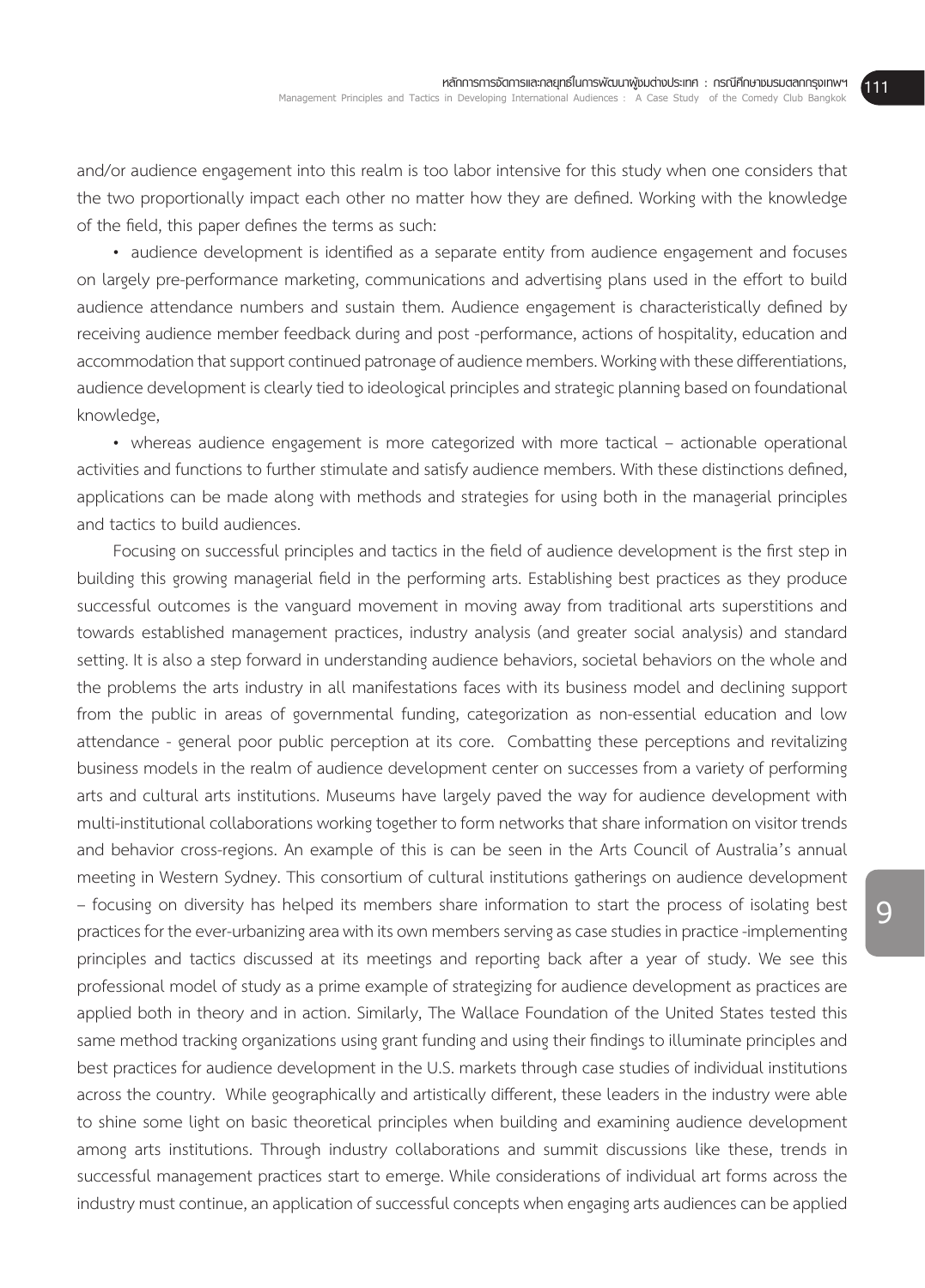

to the general behavior of the entertainment-seeking public that comprises the audience base. Given the specific needs of individual arts forms – case studies examining how a blend of elements in the managerial principles and tactics in audience development trend emerge as the most effective method of study in the development field (Kemp and Poole 2016). However, there is a huge consideration for audience development principle research that needs to be addressed and that is funding. When studying audience development principles, it should be done independently of financial links as much as possible as funding, particularly from outside sources can have major impact and restrictions on how tactics must be implemented and to whom. Additionally, those provided funding to attract a specific audience via grant money for example, must reason and act much differently by requirement of said operational funding.

It is the aim of this paper to make strides in the understanding of the most effective principles and tactics used in developing international audiences of comedy as evidenced by findings in a case study at the Comedy Club Bangkok by identifying the ideas of successful management practices outlined in this literature and measuring their impact. Observing previous studies in similar international communities, several principles emerged as audience development cornerstones for international audiences that have implications for comedy as an artform in urban areas. Studying these ideological principles with their seemingly linked actionable marketing and audience engagement tactics, the emerging best practices for building international audience attendance in growing areas of urban development are the bases of this case study. The principles and practices that have seemingly, the most relevance cross industry and local in the field of audience development are the following :

- IDENTIFICATION/ Segmented Targeting (due to the subjective nature of comedy) (NSW, 2007)
- ACCESSIBILITY/ Communication avenues (Harlow, 2014)
- AWARENESS/ Representation in content (NSW, 2007)
- ADVOCACY/ Education (Kemp and Poole , 2016)

By studying applying these popularized audience development principles and tactics, this study aims to gain insight to the most useful tactics and principles needed to grow comedic audience development among international communities in Bangkok, Thailand.

## **Research Questions**

Given the non-conforming nature of arts institutions and their corresponding audiences, this paper will attempt to reduce the impacting variables on the research topic of audience development by studying the principles and tactics of a single organization via case study – the Comedy Club Bangkok – and extrapolating the findings into broader performing arts trends and behavioral patterns of audiences in similar demographical and geographical locations.

Better understanding of audience development in principle through active tactics with the aim of developing audience attendance is the focus of the study. Considering the literature review background and environmental context, it is assumed that the principles that most influence the audience attendance rates at the Comedy Club Bangkok will be four-fold:

1) distinction of the different English-speaking groups within the Bangkok community : IDENTIFICATION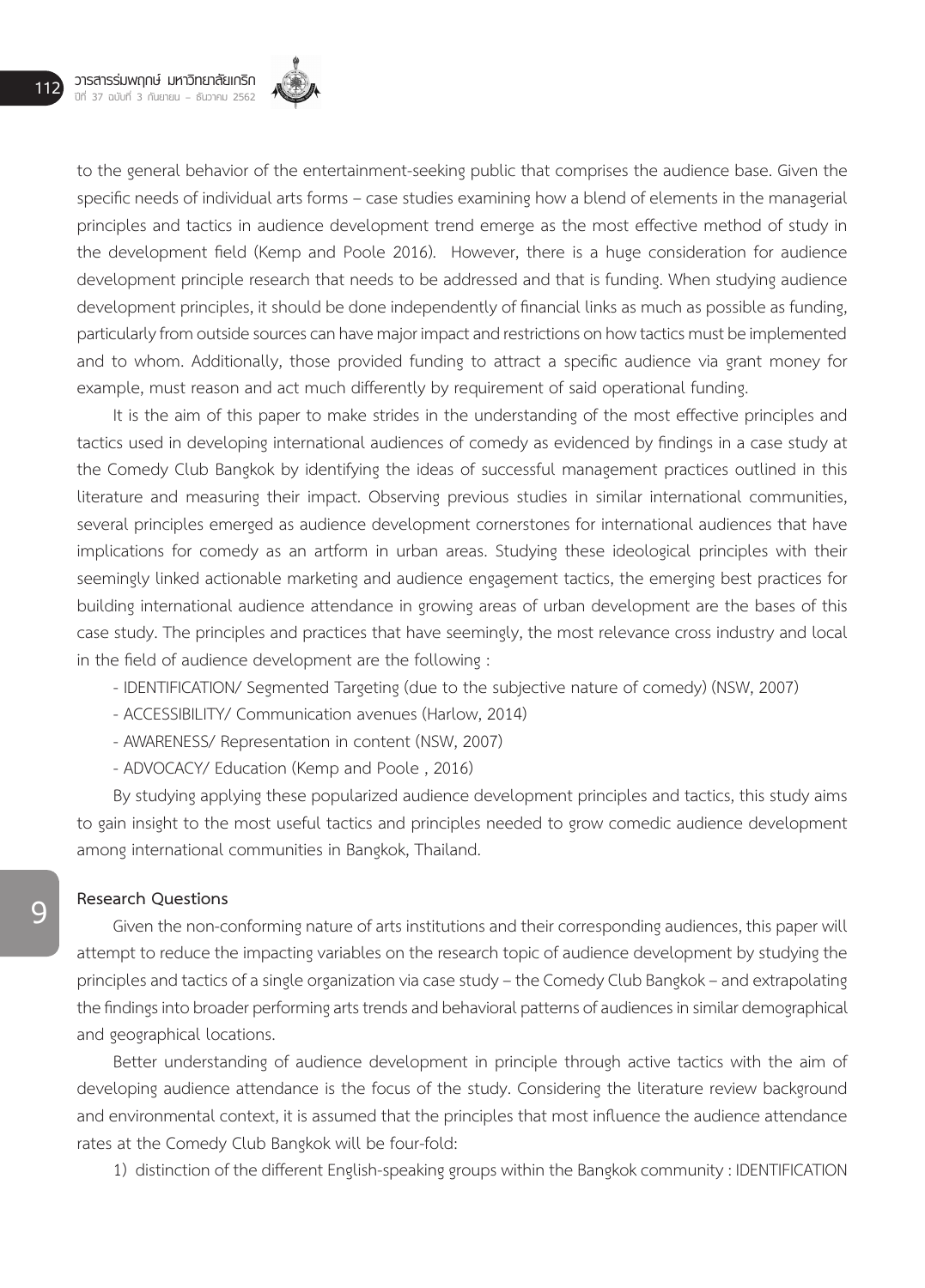2) familiarization with cultural backgrounds in the English-speaking diaspora and incorporation of cultures in content : AWARENESS

3) ease of access in communication – clarity, accessibility and convenience on the part of the audience member : ACCESSIBILITY

4) appreciation building through self-promotion; clear expression and evangelization on the value of comedic arts in society : ADVOCACY

Supporting all of these four principles through actionable tactics in each event will bolster audience participation among international communities as they will be able to see themselves, their culture within the arts community both on and off-stage. Developing this sense of community culturally and socially will raise repeat attendance while continued patronage will cultivate and further stimulate appreciation for the arts among international audiences.

## **Research Methodology**

To research the management principles used for generating audiences at the Comedy Club Bangkok, qualitative and quantitative research was performed using surveys to understand audience development perspectives from both the managerial side and audience side of audience attendance. Qualitative surveys were distributed among the Comedy Club Bangkok managing team to understand the reasoning and logic behind principles implemented in audience development. Concerns of finances, particularly grant-based funding were omitted in the management interviews in efforts to assess ideological principles originating within the institution as opposed to fiscally-motivated and morally responsible principles that generate from other institutions with a social mission that could diverge from artistic vision. Quantitative surveys were provided to English-speaking adult members of the Bangkok community to gain demographical information, assess awareness of comedy as a performance artform and attendance rates to the Comedy Club Bangkok of both existing audience members (in house surveys) and potential audience members (general surveys completed away from the performance venue or via online correspondence). Survey respondents identifying information was excluded from the study as it was deemed unnecessarily personal and possibly pre-judicial. Indirect qualitative data was gathered as well via the conversations with general audience members assessing their overall perceptions and opinions in tactics used to encourage their attendance. The research of this project was completed in tandem with the academic study period and Comedy Club Bangkok autumn performance season spanning September 1st, 2018 – November 30th, 2018. The research period at the club spans a quarter of the year and covers a variety of performances and workshops offered by the venue to serve as an effective sample of the variety of events, performance styles, holidays and varied audience targets to be representative of the venue as a whole and the average rates of attendance and effectiveness of principles and corresponding tactics when managing audience development practices.

## **Case Study Of Comedy Club Bangkok : A Brief History of the Comedy Club Bangkok**

In 2014, after observing as a casual talent and enthusiast of the Bangkok arts and comedy scene for English-speakers, improviser, Drew McCreadie and stand-up comic/venue manager, Chris Wegoda, decided to join forces and bring some much-needed organization and stability to the Bangkok performing arts scene.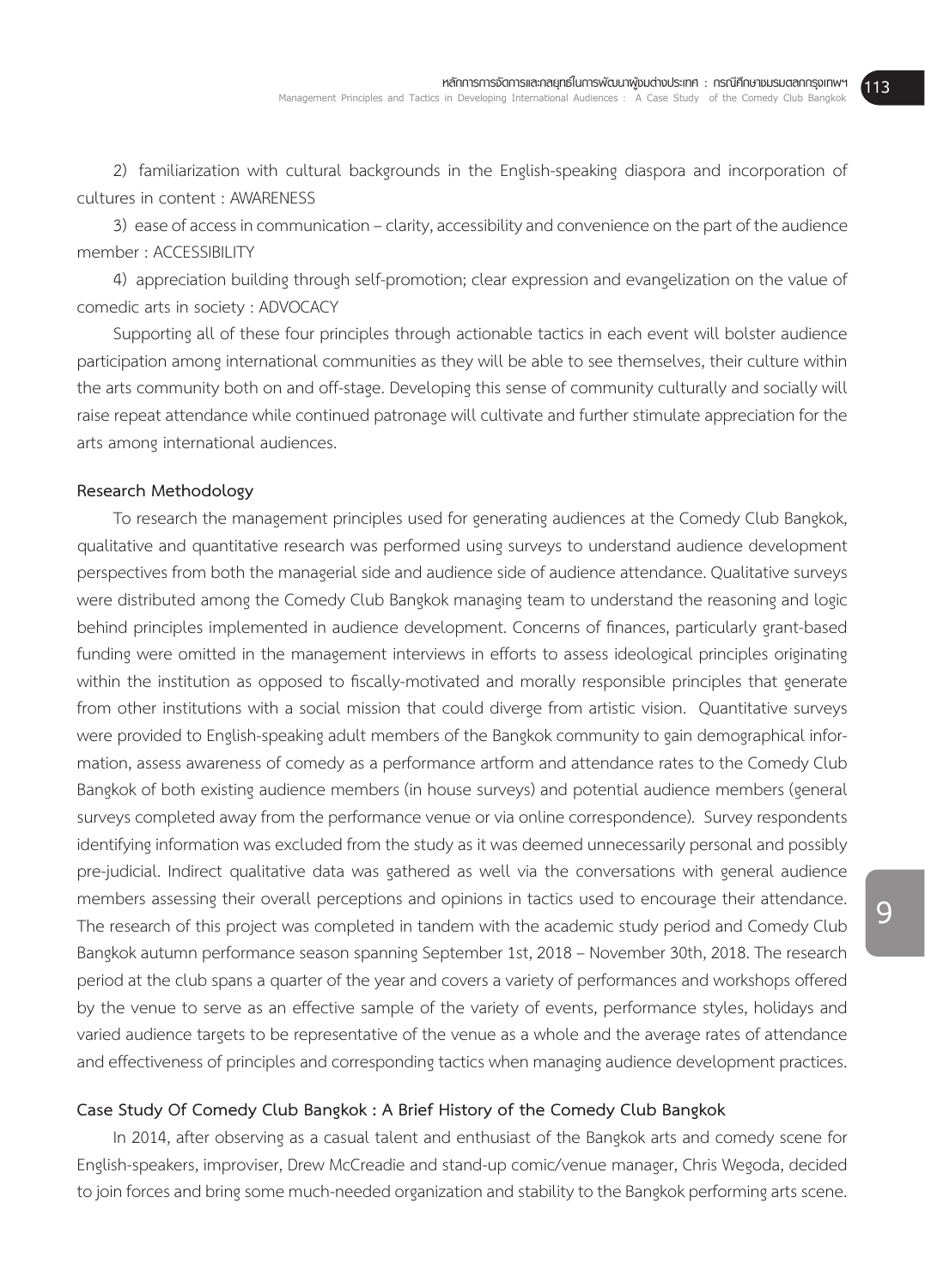

Noticing the opportunities for a more regular schedule and designated performance space, they negotiated a deal with A Royal Oak Pub and established the Comedy Club Bangkok. Their goal was to produce professional English-language comedy shows for the locally based internationally community for entertainment and to help find and nurture local amateur talent in the areas of stand-up comedy, improvisational comedy, films, and game shows through open mic nights and troupe rehearsals. With additional hopes of attracting international talents to perform at the comedy venue and developing the local scene through workshops and community collaborations, the co-founders believed that comedy could serve the English-speaking community of Bangkok providing skills for aspiring talents while sustaining performance space for existing artists. Partnering to produce comedic productions at local and professional levels and attracting international talent to reflect the international community it serves; the Canadian and British-Thai co-founders aim to connect local audiences with each other as community members and international citizens. The Comedy Club Bangkok presents comedic performances with regularity every Friday night at the rented space above The Royal Oak Pub on Sukhumvit Soi 33/1. The busy and centrally located area is closely located near public transportation and bus routes providing ease of access for many audience groups. Partnering with The Royal Oak Pub, the Comedy Club Bangkok has a not only a secure space but has negotiated drink and food specials to make the viewing experience more enjoyable for audiences.

With high hopes and few competitors in the market, the Comedy Club Bangkok was uniquely poised as the comedic entity for over three years but even with successes both with local productions and in presenting well-known comedic talents; stable audience numbers remain elusive. Despite having presented large name shows and events the average comedy show attendance for the bi-monthly improv performances hovers around 48 of a 120-seat house and the average bi-monthly stand-up show attendance featuring local talents coasts near 60 of a 120-seat house at co-founder estimations.

Frustrations further compound when considering the cache of experience and vast network of performance professionals known to the co-founders as a pair and individually. Networking from his hometown of London, England, Wegoda, performed across the UK as a stand-up comedian for open mic nights at renowned venue, The Londoner, prior to expatriating to Bangkok. Hailing from Toronto, Canada, McCreadie, with 25 years of professional improvised and sketch comedy experience across stage, film and even cruise ships – the Canada's Best Improviser winner, comedy writer and long-time Thailand expat, brings his skills and immense professional connections to the partnership. Performing and teaching, McCreadie heads the advocacy and appreciation building side of the business teaching, the public about comedy when not performing. While maintaining the lion's share of the live comedy market the Comedy Club Bangkok has still struggled to take root with the international communities of Bangkok.

## **Audience Development Principles and Tactics in Action – By Performance**

The following is data collected from the performances in the observation period of September 2018 – November 2018. Observations to the style of comedy, and special tactics used or principles of thought are described and the audience attendance numbers are included on an individual basis. Attendance numbers and corresponding principles and tactics used in developing audiences is described in the chart for each event: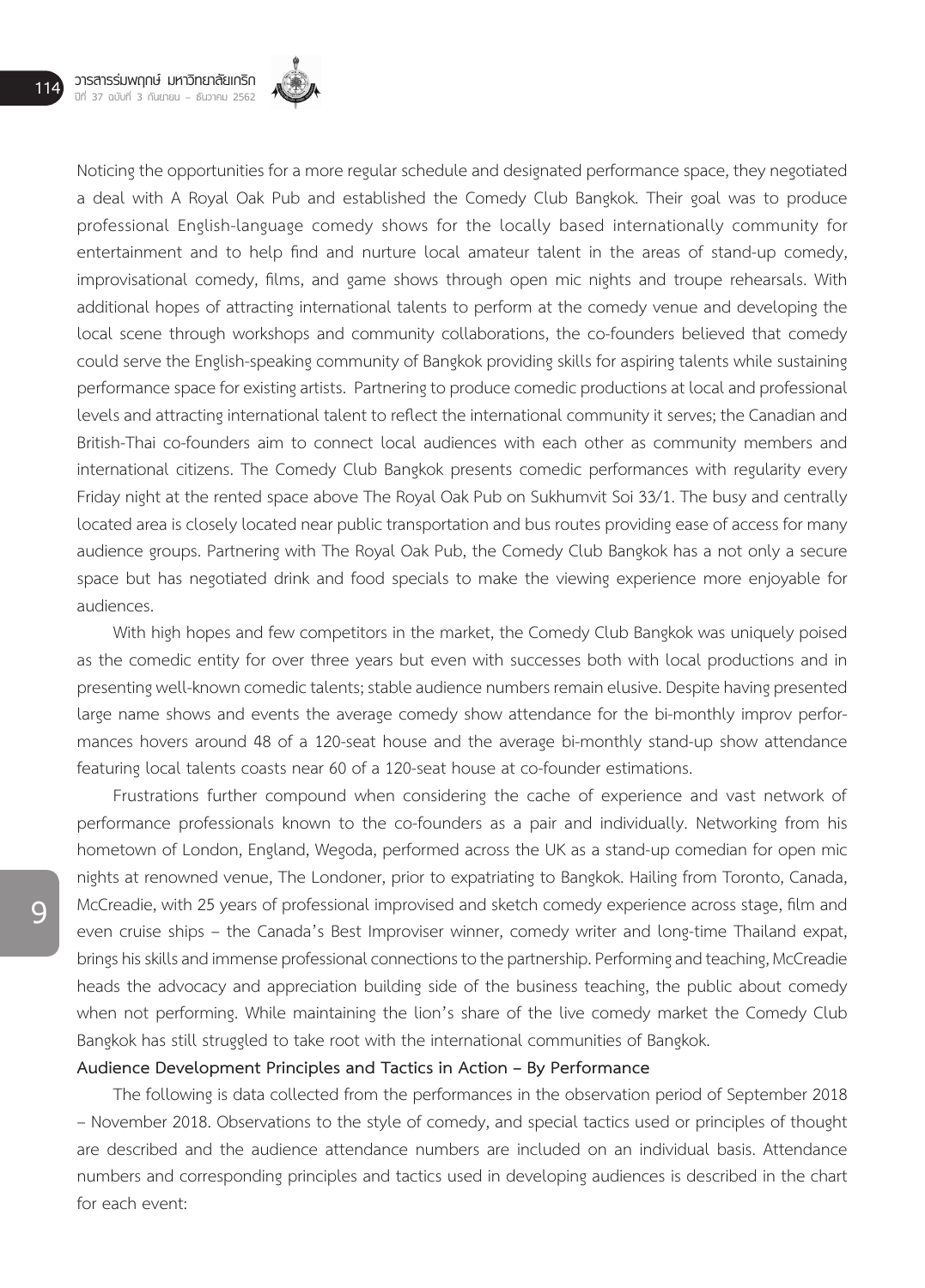| Event/ Performance: Improv Comedy Deathmatch!                                                                                                                                                                                                                                                                                                                                                                                                                    |                     |  |
|------------------------------------------------------------------------------------------------------------------------------------------------------------------------------------------------------------------------------------------------------------------------------------------------------------------------------------------------------------------------------------------------------------------------------------------------------------------|---------------------|--|
| Date: September 7 <sup>th</sup> , 2018                                                                                                                                                                                                                                                                                                                                                                                                                           | Audience Number: 43 |  |
| Principle and Tactics: (McCreadie) Guiding principle of advocacy using tactic of education. This<br>show was produced as a result of a 9-month long workshop with hopes of developing local talent<br>that would become an in-house comedy troupe able to regularly perform. Sub-principle of raising<br>community networking by using local talent to increase word of mouth marketing/connecting through<br>personal channels can also be seen.                |                     |  |
| Event/ Performance: The Comedy Club Bangkok 4 <sup>th</sup> Anniversary                                                                                                                                                                                                                                                                                                                                                                                          |                     |  |
| Date: September 14 <sup>th</sup> , 2018                                                                                                                                                                                                                                                                                                                                                                                                                          | Audience Number: 75 |  |
| Principle and Tactics: (Wegoda and McCreadie) Producing a large combination event to celebrate the<br>anniversary of the club, the pair focused on branding this event as a unique happening offering special<br>discounts and promotions in hopes of making it more <b>accessible</b> to more people. Use of a multi-<br>media blitz was used with advertisements, collaborations and communications in addition to special<br>promotions not normally offered. |                     |  |
| Event/ Performance: Stand-Up Comedy Workshop Weekend                                                                                                                                                                                                                                                                                                                                                                                                             |                     |  |
| Date: September $15^{\text{th}}\& 16^{\text{th}}$ , 2018                                                                                                                                                                                                                                                                                                                                                                                                         | Audience Number: 3  |  |
| Principle and Tactics: (Wegoda) In tandem with the anniversary celebration, a two-day educational<br>workshop for those looking to build skills or develop for better understanding & appreciation for<br>comedic arts and its valuable role in society under the principle of advocacy.                                                                                                                                                                         |                     |  |
| Event/ Performance: Stand-Up Open Mic!                                                                                                                                                                                                                                                                                                                                                                                                                           |                     |  |
| Date: September 21 <sup>st</sup> , 2018                                                                                                                                                                                                                                                                                                                                                                                                                          | Audience Number: 29 |  |
| Principle and Tactics: (Wegoda) In efforts to build support in the local diaspora, the stage is open to<br>all members of the community – allowing them to represent themselves and voice their experiences.<br>This serves not only as <b>awareness</b> of local communities and people in Bangkok but as a self-taught<br>training ground for new artists educating them on skills needed.                                                                     |                     |  |
| Event/ Performance: Shakespearean Improv Workshop                                                                                                                                                                                                                                                                                                                                                                                                                |                     |  |
| Date: September 22 <sup>nd</sup> , 2018                                                                                                                                                                                                                                                                                                                                                                                                                          | Audience Number: 9  |  |
| Principle and Tactics: (McCreadie) Advocacy; appreciation building of improvised comedy through<br>education/ community-building and connection of individuals through a shared interested based on<br>comedy - subset of Shakespeare - British cultural awareness through identification of a famed figure<br>in the culture.                                                                                                                                   |                     |  |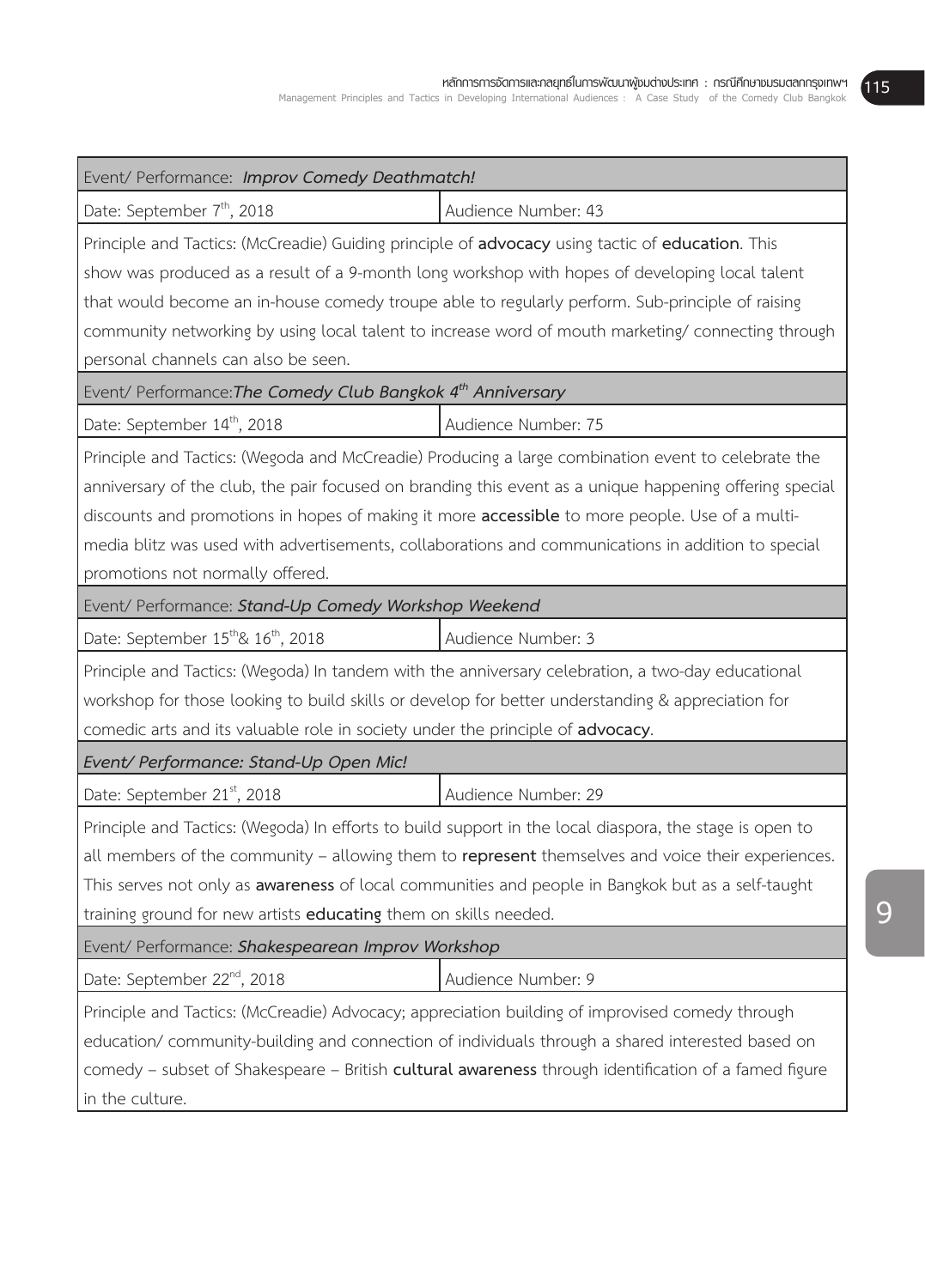

| Event/ Performance: Whose Line? Improv Comedy?                                                                 |                                                                                                |  |
|----------------------------------------------------------------------------------------------------------------|------------------------------------------------------------------------------------------------|--|
| Date: September 28 <sup>th</sup> , 2018                                                                        | Audience Number: 16                                                                            |  |
| Principle and Tactics: (McCreadie) Branding the show with a comedy style/ cultural product (Whose              |                                                                                                |  |
| Line is it Anyway, tv show) from the U.S. that audiences might already be <b>aware</b> of; this performance    |                                                                                                |  |
| seeks to connect with North American community members of the diaspora through representation.                 |                                                                                                |  |
| Event/ Performance: Dwayne Perkins!                                                                            |                                                                                                |  |
| Date: October 5 <sup>th</sup> , 2018                                                                           | Audience Number: 80                                                                            |  |
| Principle and Tactics: (Wegoda) Working with a known comedian and building on the awareness of his             |                                                                                                |  |
| brand by Americans in the diaspora, a further subset of interested parties was <b>targeted</b> in the cultural |                                                                                                |  |
| identification of bringing a black comedian to the stage.                                                      |                                                                                                |  |
| Event/ Performance: The Early Late Show & Epic Gameshow!                                                       |                                                                                                |  |
| Date: October 12 <sup>th</sup> , 2018                                                                          | Audience Number: 17                                                                            |  |
| Principle and Tactics: (McCreadie) Branding the show with a comedy style/ cultural product (Late Night         |                                                                                                |  |
| Talk Show, tv show) from the U.S./ Canada that audiences might already be <b>aware</b> of; this performance    |                                                                                                |  |
|                                                                                                                | seeks to connect with North American community members of the diaspora through representation. |  |
| Event/ Performance: Halloween Improv Comedy Special!                                                           |                                                                                                |  |
| Date: October 19 <sup>th</sup> , 2018                                                                          | Audience Number: 22                                                                            |  |
| Principle and Tactics: (McCreadie) Producing an event to celebrate a Western holiday the branding of           |                                                                                                |  |
| this event offered special discounts and promotions in hopes of making it more accessible to more              |                                                                                                |  |
| people and allow people a place or event to celebrate culture familiar to them and represent its               |                                                                                                |  |
| tenets. Attempting a multi-media blitz was used with adverts, collaborations and communications                |                                                                                                |  |
| used in greater capacity with additional promotions on offer for this special cultural performance.            |                                                                                                |  |
| Event/ Performance: Stand-Up Comedy Open Mic!                                                                  |                                                                                                |  |
| Date: October 26 <sup>th</sup> , 2018                                                                          | Audience Number: 21                                                                            |  |
| Principle and Tactics: (Wegoda) In efforts to build support in the local diaspora, the stage is open to        |                                                                                                |  |
| all members of the community – allowing them to represent themselves and voice their experiences.              |                                                                                                |  |
| This serves not only as awareness of local communities and people in Bangkok as a self-taught training         |                                                                                                |  |
| ground for new artists; educating them on skills needed.                                                       |                                                                                                |  |
| Event/ Performance: Whose Line? Improv Comedy!                                                                 |                                                                                                |  |
| Date: November 2 <sup>nd</sup> , 2018                                                                          | Audience Number: 14                                                                            |  |
| Principle and Tactics: (McCreadie) Branding the show with a comedy style/ cultural product from the            |                                                                                                |  |
| U.S. that audiences might already be aware of; this performance seeks to connect with North American           |                                                                                                |  |
| community members of the diaspora through representation.                                                      |                                                                                                |  |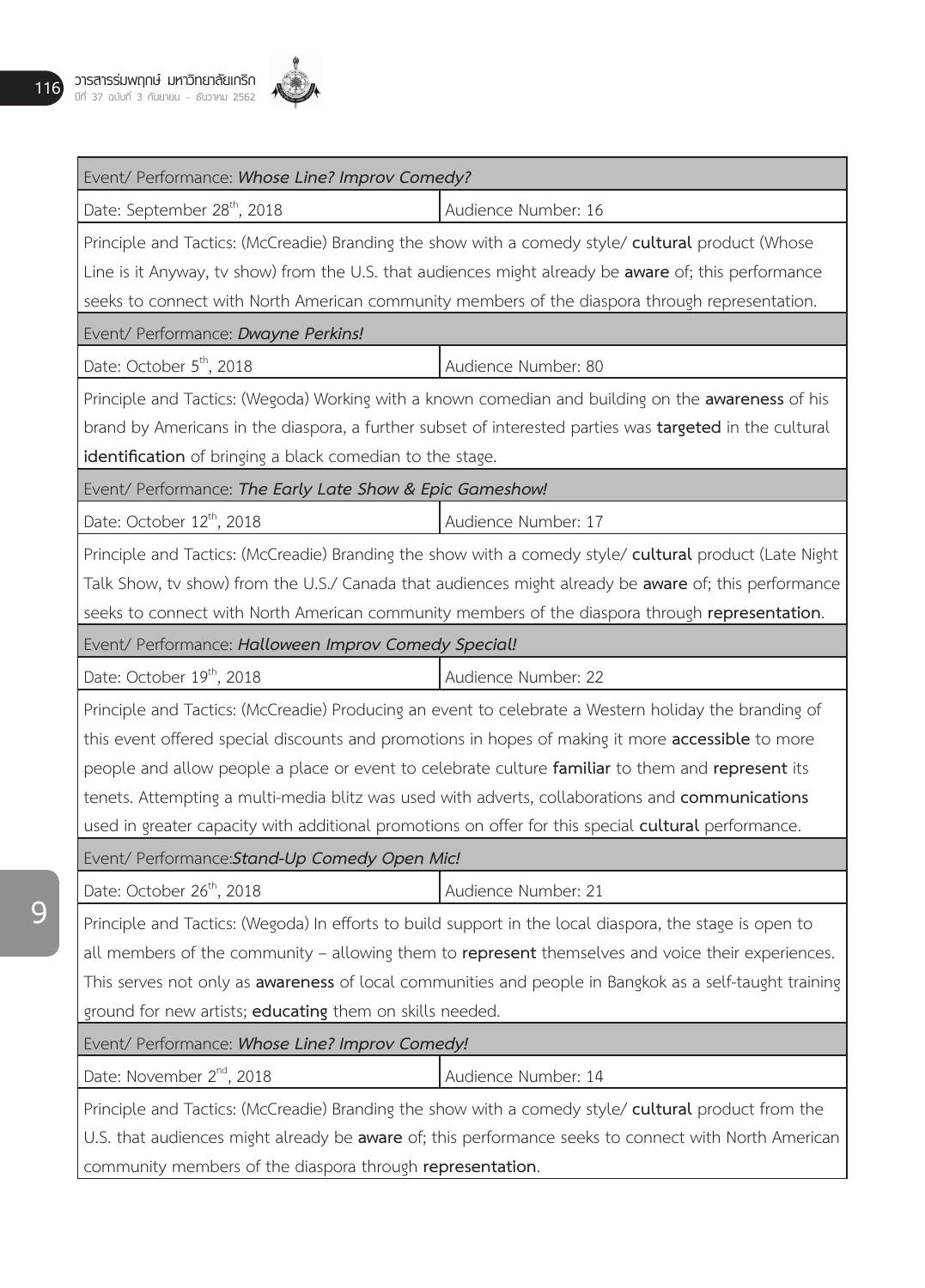| Event/ Performance: Improv Games Night Meetup                                                                                                                                                                                                                                                                                                                                                                                                       |                     |  |
|-----------------------------------------------------------------------------------------------------------------------------------------------------------------------------------------------------------------------------------------------------------------------------------------------------------------------------------------------------------------------------------------------------------------------------------------------------|---------------------|--|
| Date: November 5 <sup>th</sup> , 2018                                                                                                                                                                                                                                                                                                                                                                                                               | Audience Number: 12 |  |
| Principle and Tactics: (McCreadie) Advocacy; appreciation building of improvised comedy through<br>education/ community-building and connection of individuals through a shared interested based on<br>comedy.                                                                                                                                                                                                                                      |                     |  |
| Event/ Performance: Barry Hilton!                                                                                                                                                                                                                                                                                                                                                                                                                   |                     |  |
| Date: November 9 <sup>th</sup> , 2018                                                                                                                                                                                                                                                                                                                                                                                                               | Audience Number: 71 |  |
| Principle and Tactics: (Wegoda) Targeting the South African-identified expat and tourist groups;<br>popular areas, prominent figures and promotional materials featured the performer's ties to his<br>cultural and regional heritage.                                                                                                                                                                                                              |                     |  |
| Event/ Performance: Low Phone Battery - Improv Comedy Show!                                                                                                                                                                                                                                                                                                                                                                                         |                     |  |
| Date: November 16 <sup>th</sup> , 2018                                                                                                                                                                                                                                                                                                                                                                                                              | Audience Number: 26 |  |
| Principle and Tactics: (McCreadie) Working to engage millennials and youth-identified, technologically<br>savvy segment of the English-speaking diaspora of Bangkok with its title, theme, and online purchasing<br>promotion.                                                                                                                                                                                                                      |                     |  |
| Event/ Performance: L.A. Stand-Up Comedy - Rick Wood!                                                                                                                                                                                                                                                                                                                                                                                               |                     |  |
| Date: November 23rd, 2018                                                                                                                                                                                                                                                                                                                                                                                                                           | Audience Number: 41 |  |
| Principle and Tactics: (Wegoda) Branding the show with L.A. (Los Angeles) as a comedic type or style<br>that attendees would be able to easily recognize and identify. Playing to the segmented audience<br>groups that are familiar with or part of the American and L.A. comedy scene also speaks to cultural<br>awareness by producing a comedian that would have content that represents the American way of<br>life and comedic sensibilities. |                     |  |
| Event/ Performance: Tinder Hell! Improv Comedy                                                                                                                                                                                                                                                                                                                                                                                                      |                     |  |
| Date: November 30 <sup>th</sup> , 2018                                                                                                                                                                                                                                                                                                                                                                                                              | Audience Number: 86 |  |
| Principle and Tactics: (McCreadie) Identifying the large number of people single people/ daters on<br>Tinder and engaging them through <b>segmented targeting</b> by theming the show in a socially relevant<br>and relatable topic.                                                                                                                                                                                                                |                     |  |

## **Conclusion And Discussion**

Upon conclusion of the three-month case observation, analysis of the data completed the study. It was noted that use of the theorized hypothesis principles and tactics were clearly used on multiple occasions but to different levels of attendance affectation and that though the co-founders struggle with audience development, on the whole their perceptions of their audiences and behavior are accurate. Through this research, a clear link to effective tactics in international audience development managerial principles was

**117**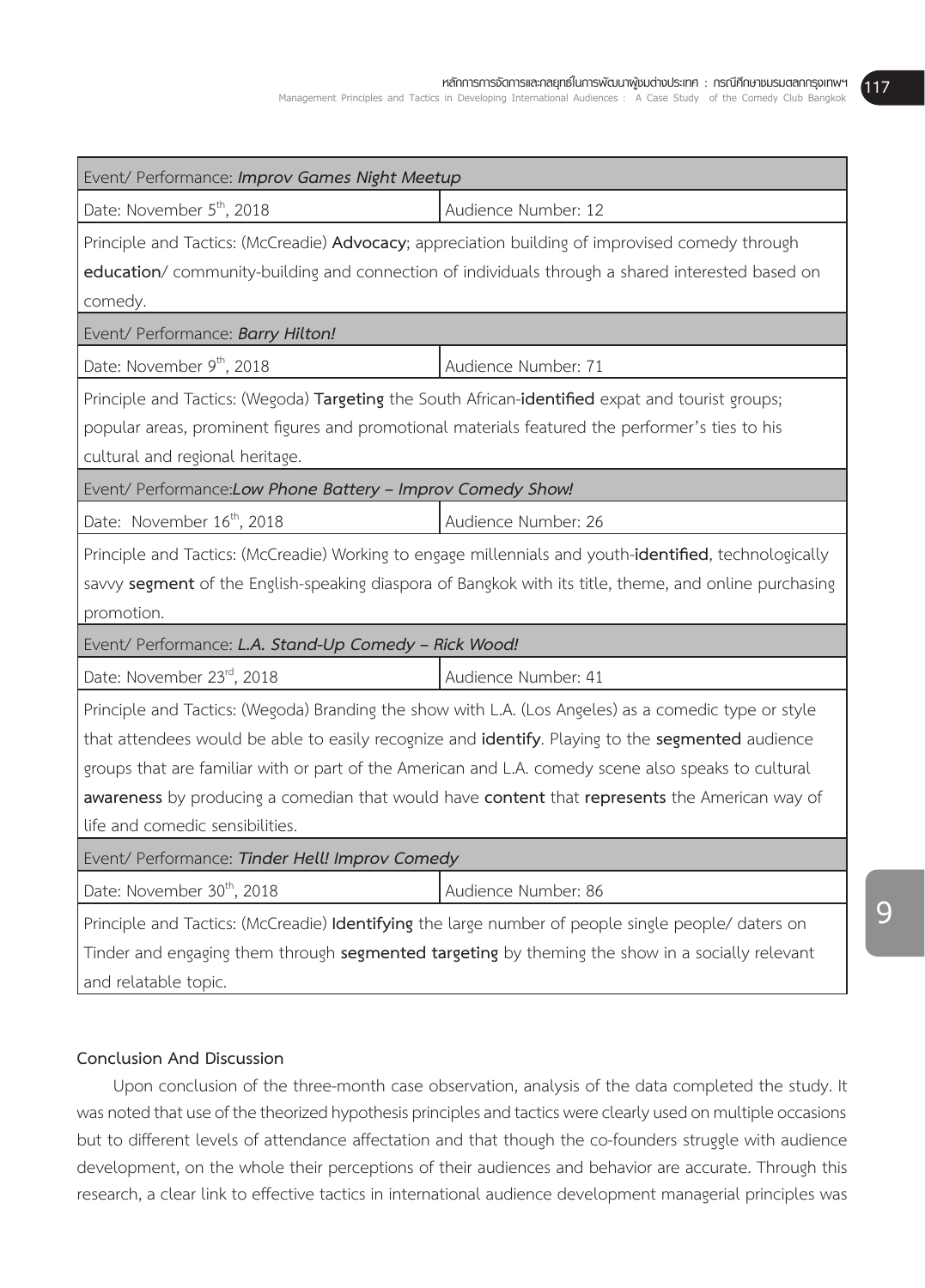

sought but the data yielded shows that no isolated principle or tactic seemed to work best but rather a combination proved most effective. Many times, a variety of principles and tactics were used within the marketing and audience engagement of an event making a direct link difficult to find.

## **Audience Attendance**

## **Improv performance attendance average = 37 out of 120 Stand-up performance attendance average = 53 out of 120**

On par with the perceptions of management staff at the Comedy Club Bangkok, there were higher attendance at the stand-up comedy shows. This indicates and is supported by survey data that shows that audiences are more familiar with and better appreciate – evaluate successfully – stand-up comedy. Factoring in that the stand-up genre also benefits from professional, international talents with whom audiences may already be familiar with, understanding the attendance difference begins to become clear. We do however see that despite being more foreign to audience members, more members of community participate in improv-style workshops and social events. Given the community, the survey suggests that a large representation of attendees is migratory – tourists, vacationers, students that will attend and perhaps have a satisfactory experience but who are not in a position to attend again. This group is followed by the comedic arts enthusiasts or members of the community that have found fellowship or social connection with others via the comedy club who therefore return regularly.

## **Workshops**

# **Improv workshop attendance average =11 out of 25 Stand-up workshop attendance average = 3 out of 25**

Bleak numbers of the education and outreach elements of the comedy club's advocacy provide some insight into why return audience numbers are high but new audience numbers stagnate. Providing the necessary context for comedy and the skills for analysis is critical for continued development and inclusion in new/ existing communities. More efforts must be made in this area. Interestingly, there is a disparity between stand-up and improv when it comes to workshops as more people attend improv workshops despite the survey data that says the style is less known than stand-up. However, assessing the style types, there is the element of teamwork and group-bounding that exists in improv that makes it more accessible and less intimidating than the singularity of public speaking involved in stand-up comedy. Oddly, participating in either style gives appreciative insight into the other – all the more reason upping audience attendance at any kind of workshop provides cross-style support. As a valuable part in the enduring viability of the comedy club this would be the primary area in which energy should be focused. Building community – a valuable motivation for attendance – and skills to appreciate the artform are the central sustaining element. Audience attendance numbers overall were higher in September and November – when the club offered workshops.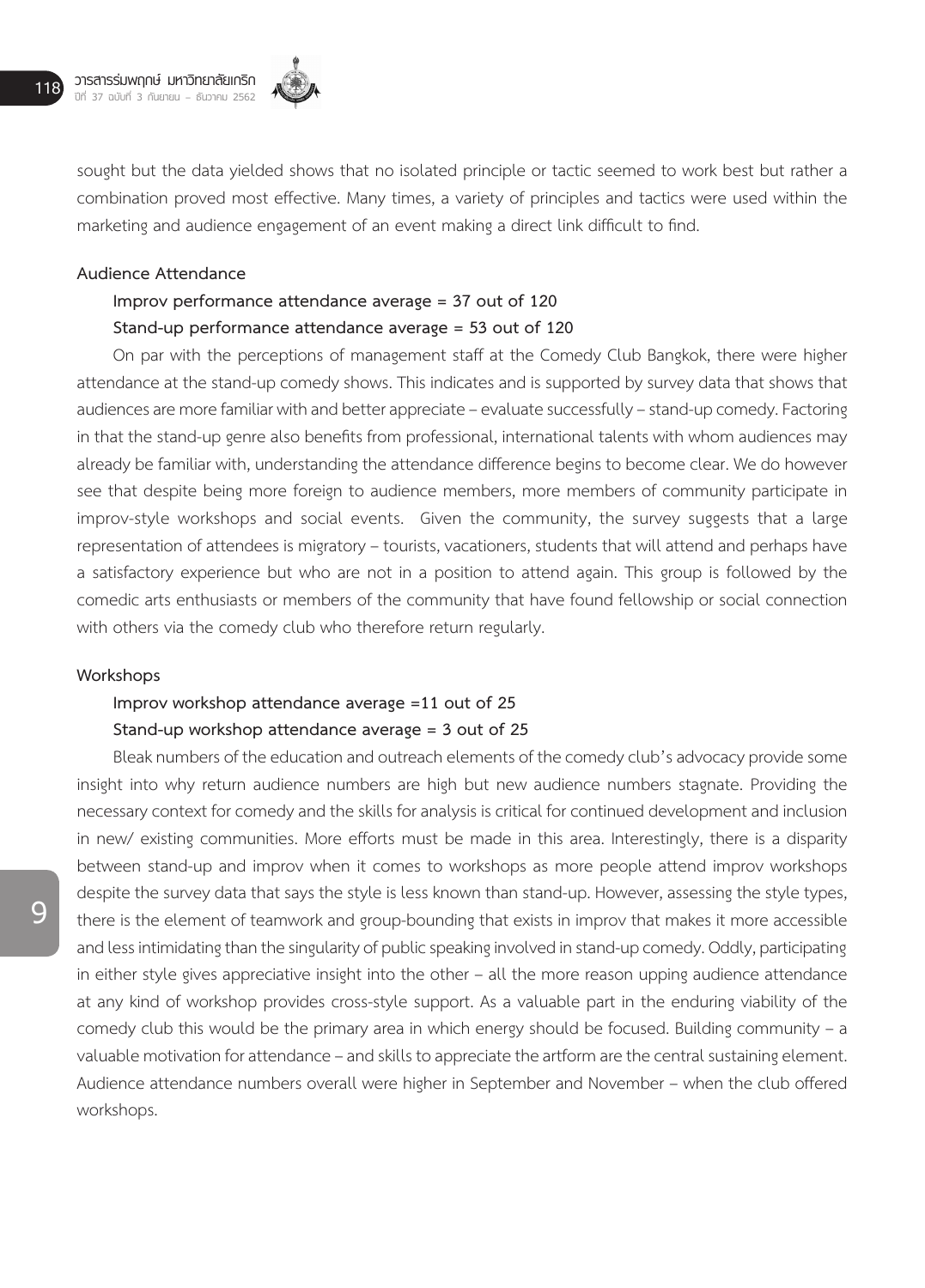## **Communication Methods – Audience Development**

Social media – specifically Facebook is the most effective communication avenue with almost half of all surveyed respondents citing this medium as how they found out about the show. Word of mouth is close second, followed by flyers/ posters. More than half of the respondents stated they have never seen live comedy before and almost two-thirds were unfamiliar with improv but almost all knew of stand-up or a stand-up comedian.

Reflecting the prominence of internet in our digital age, research finds that having a good understanding of where target audiences are online is as good as if not better as knowing where they are in the city. Most users stated that their first awareness of the club was digital – Facebook followed by Twitter leading the way. The social element of the performance – pre and post-performance is a notable takeaway. Audience members on the aptly named social media will engage with the other community members, club staff and in some cases with the comedian him/herself – building strong ties that prompt them to tend the performance (and in some case workshops). Given that word of mouth is the next realm in which people accumulate information, having a stronger presence amongst social groups in the community would go a long way to improving audience attendance numbers as group dynamics also motivate those who would not attend on their own to go with friends/ family to be social.

#### **Demographics**

## **Women aged 30 – 39 attend more than any other demographic. U.S. Americans, then Canadians, then British citizens are the most attending nationalities.**

This is surprising due to the low number of women that perform comedy across genres. The finding implies that comedy venues could improve their attendance numbers using the principle of cultural awareness through the tactic of representation by actively booking more female artists.

North Americans are the highest attending nationality which is of little surprise as it is the birthplace and home of advancement for comedic arts in the forms that we see today. Speaking with respondents from countries that value conformity and with a history of censorship or authoritarian rule (examples include China, Thailand, Japan from the respondent group) they seemed to know the least about comedy styles and types most often citing they had never seen live comedy, didn't know any comedians and had never heard of the Comedy Club Bangkok. Using the same cultural awareness principles as with women, more efforts should be made to represent these nationalities in comedy to help grow attendance.

**Highest attended performances in observation period : Tinder Hell, Barry Hilton, Dwayne Perkins**

Conclusions from the top ticket sellers on the style that is most popular indicates stand-up comedy. Assessing further, it is of note that the two performances of stand-up comedy featured well-known professional comedians and the third event, an improv comedy show features a well-known element of modern society – Tinder. It is no coincidence that name-recognition or branding for the audience development of the shows played a part in the success of audience attendance. We can surmise that audiences are more likely to respond to people, items and styles they are familiar with. Additionally, the management styles for all three of these performances centered on identifying specific community targets – people that would have some connection with the performance and pursuing this target segment. This is the most effective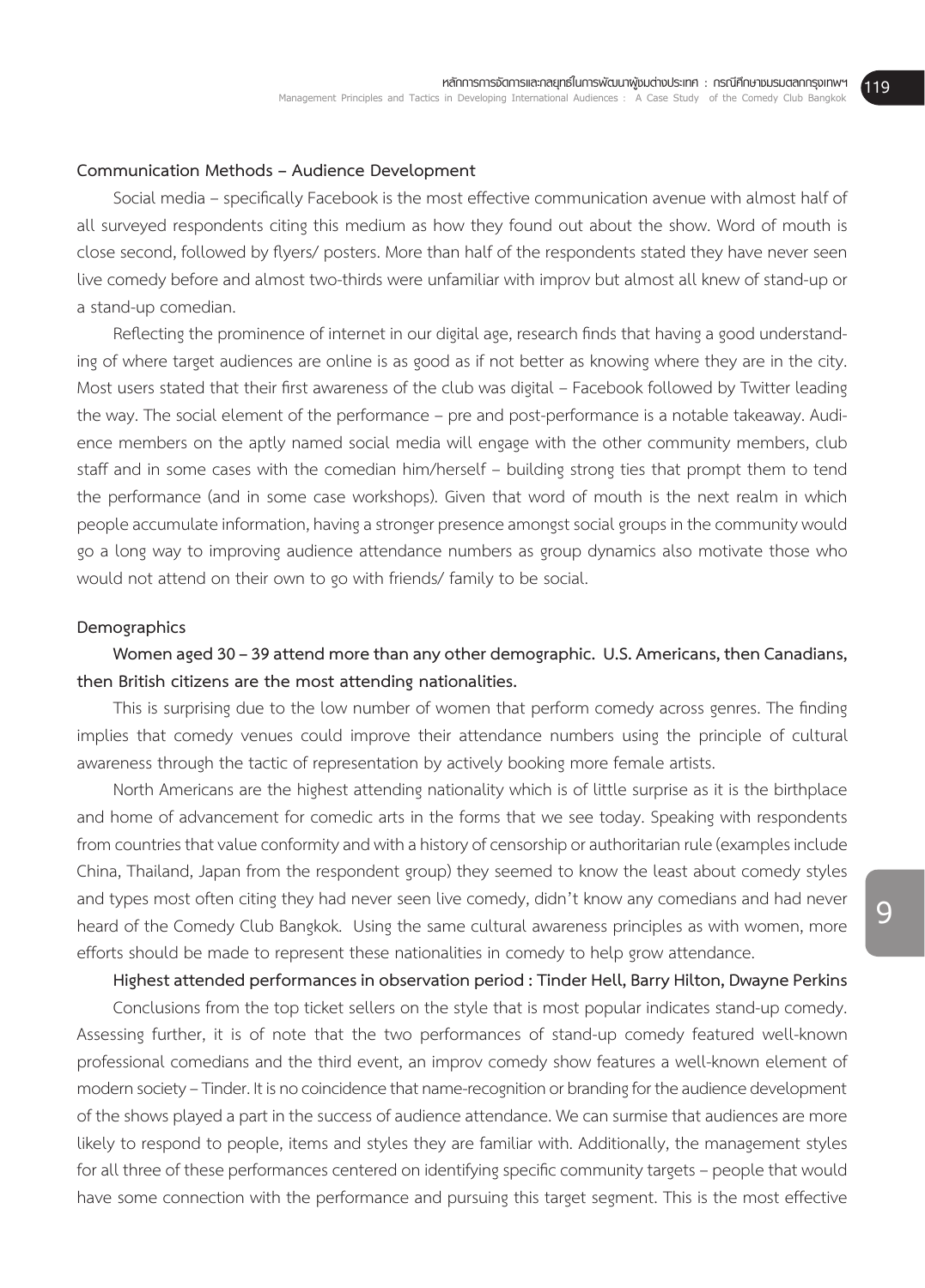

technique for marketing but in each case, it was coupled with a cultural awareness and representation of that culture on stage (Barry Hilton – well known South African comedian performed material specific to Africa, Dwayne Perkins – well known African American comedian performed material specific to American and the experience of African Americans and the Tinder Hell show depicted dates relevant to daters. Accessibility seemed to rank lowest in audience yielding principle and communicative tactic suggesting that people will go further, pay more and seek out communication if the product is of value – i.e. – culturally aware, relevant to their specific identity and of appreciable measure. Expectedly, some variation of all management principles and tactics were used throughout the observational period to develop audiences and sustain audience engagement. There was a smaller amount of crossover in the principles and tactics used when developing and audience plan than originally anticipated. An argument could be made that in order to increase audience numbers, all principles and tactics must be used to develop a well-rounded plan for audience development on every event. Surprisingly, the English-speaking communities of Bangkok are small but still highly segmented and in order to elicit attendance, arts managers must by connecting with some identifiable element.

## **Application for the Study**

The findings in this study show that an important part of any audience development strategy imposed by arts managers needs to include a targeted segmentation and interest in a cultural awareness point to begin building rapport among the many groups of an audience and understanding of their online social media movements. Audiences attended at a higher rate when educational/social elements were also offered at the club. This seems crucial to building audiences as the social element along with improved understanding of what kind of performance will be seen not only improves audience attendance but provides attendees more authority to spread word throughout her communities. This study serves as a resource for similar arts institutions looking to better understand audience behavior and principles to form strategies for developing audiences. This study was limited to one venue over a period of three months but multi-organizational studies across arts institutions and in different parts of a city with a longer research period could provide more in-depth information about how organizations can build audiences for comedy and the performing arts as a whole in international cities.

#### **References**

- Arts NSW, and Australia Street Company. (2007). I*t's not where you are from, it's where you're at : building diverse audiences for the arts in Western Sydney : Western Sydney audience development strategy prepared for Arts NSW / Australia Street Company Arts NSW* [Sydney, N.S.W.], (2018,10 October) Retrieved from http://nla.gov.au/nla.arc-118085.
- World Population Review. (2018). *"Bangkok Population 2018." Edited by World Population Review, Total Population by Country 2018,* (2018, 16 October) Retrieved from http://worldpopulation review.com /world-cities/bangkok-population/.